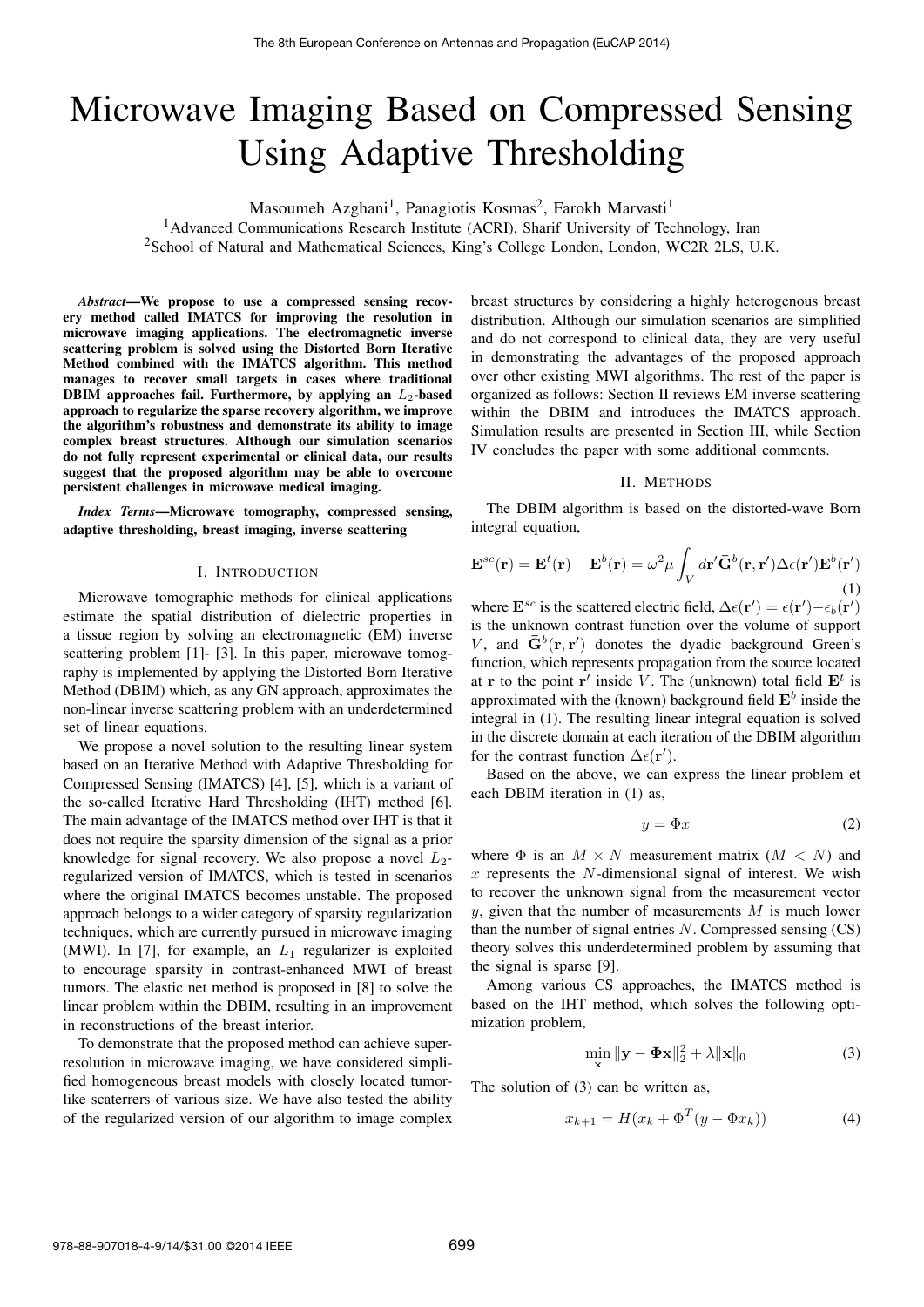where  $H(z)$  is the hard thresholding function which discards all but K absolutely maximum entries of z. The sparsity number K of the signal is required to be known *a priori* to recover the underlying signal. However, it is usually impossible to know the proper value of  $K$  before recovering it. In order to get around this problem, IMATCS takes advantage of an adaptive thresholding procedure. The mathematical formulation of the method rewrites (4) as,

$$
x_{k+1} = H(x_k + \lambda \Phi^T (y - \Phi x_k))
$$
 (5)

where  $\lambda$  is the relaxation parameter which controls the convergence of the algorithm and  $H$  is the thresholding function, which is decreased in an exponential manner as  $T = T_0 e^{-\alpha i}$ , where i is the iteration number,  $T_0$  is the initial threshold value and  $\alpha$  indicates the threshold step. The algorithm starts from zero initial value,  $x_0 = 0$ . The coefficient vector is recovered as  $x_{maxiter}$ , after a "maxiter" number of iterations. The adaptivity of the threshold enables us to recover the embedding signal from its linear measurements without any knowledge of the sparsity number of the signal.

To deal with the ill-posedness of the EM inverse scattering problem, we have implemented an  $L_2$ -regularized variant of the IMATCS algorithm, which solves the minimization problem,

$$
\min_{\mathbf{x}} \|\mathbf{y} - \mathbf{\Phi}\mathbf{x}\|_{2}^{2} + \lambda_{1} \|\mathbf{x}\|_{1} + \lambda_{2} \|\mathbf{x}\|_{2}^{2}
$$
 (6)

The above cost function is similar to the elastic net approach in [8]. However, the  $L_2$ -IHT method is much simpler than the elastic net approach, and thus leads to an algorithm which is orders of magnitude faster. Based on (6), the  $L_1 - L_2$ 



Fig. 1. Dielectric constant  $\epsilon_r$  and conductivity  $\sigma$  distributions at 1 GHz of a 2-D homogeneous breast phantom with two small tumors. The top plots represent the true  $\epsilon_r$  and  $\sigma$  values and the bottom plots the values estimated by the L2-IMATCS algorithm for  $\lambda_2 = 0.005$ .

regularized problem is solved by modifying (5) as,

$$
x_{k+1} = \frac{1}{1 + \lambda_2} H(x_k + \lambda_1 \Phi^T (y - \Phi x_k))
$$
 (7)

The introduction of the Tikhonov parameter  $\lambda_2$  controls the stability of the algorithm by promoting  $L_2$ -based solutions of the minimization problem in (6). Thus, the overall performance of the proposed  $L_2$ -IMATCS method is determined by the

choice of the regularization parameters  $\lambda_1$  and  $\lambda_2$ , and the thresholding function parameters  $T_0$ ,  $\alpha$ , and "maxiter". In the simulations of the next section, we have set  $\lambda_1$  as,

$$
\lambda_1 = \frac{1.9}{\max \text{eig}(\Phi^H \Phi)}\tag{8}
$$

where *eig* denotes matrix eigenvalues, and  $\Phi$  is the measurement matrix in (2), which is updated at each DBIM iteration.

#### III. RESULTS

Our simulations are based on the finite-difference-timedomain (FDTD) method with a uniform grid cell size of 2.0 mm to simulate measured data, which is also used for the inversion process. This "inverse crime" assumption allows us to benchmark the performance of our approach. The algorithm estimates the parameters  $\epsilon_{\infty}$ ,  $\epsilon_{s}$ , and  $\sigma_{s}$  of the Debye model for the complex relative permittivity,  $\epsilon_r(\omega) = \epsilon_\infty + \frac{\epsilon_s - \epsilon_\infty}{1 + j\omega\tau}$  $j\frac{\sigma_s}{\omega\epsilon_0}$ . As in previous work [3],  $\tau$  is assumed constant for all tissues (with a value of 17.1 ps). Dipole antennas (which correspond to point sources for the 2-D simulations) illuminate the breast with a wideband pulse sequentially, and also record the data to be used for the solution of the microwave tomographic problem. The background medium is assumed lossless with  $\epsilon_r = 2.6$ , and the Debye parameters for the various tissues are extracted from UW-Madison's repository data [10].



Fig. 2. (a), (c) Dielectric constant  $\epsilon_r$  and (b), (d) conductivity  $\sigma$  distributions at 1 GHz of the 2-D axial slice taken from a heterogenously dense breast phantom [10], which is used as testbed for the proposed algorithm. A tumor is included in the bottom images.

We first consider two closely located tumor-like scatterers in a simplified breast model, which represents cases where the dielectric distribution is sparse in the reconstruction domain. The true and estimated dielectric contrast and conductivity distributions calculated at 1GHz for this simulation scenario are shown in Fig. 1. It is clear from the figure that the IMATCS-DBIM algorithm manages to reconstruct both tumors, while traditional  $L_2$ -based algorithms result in a blurred